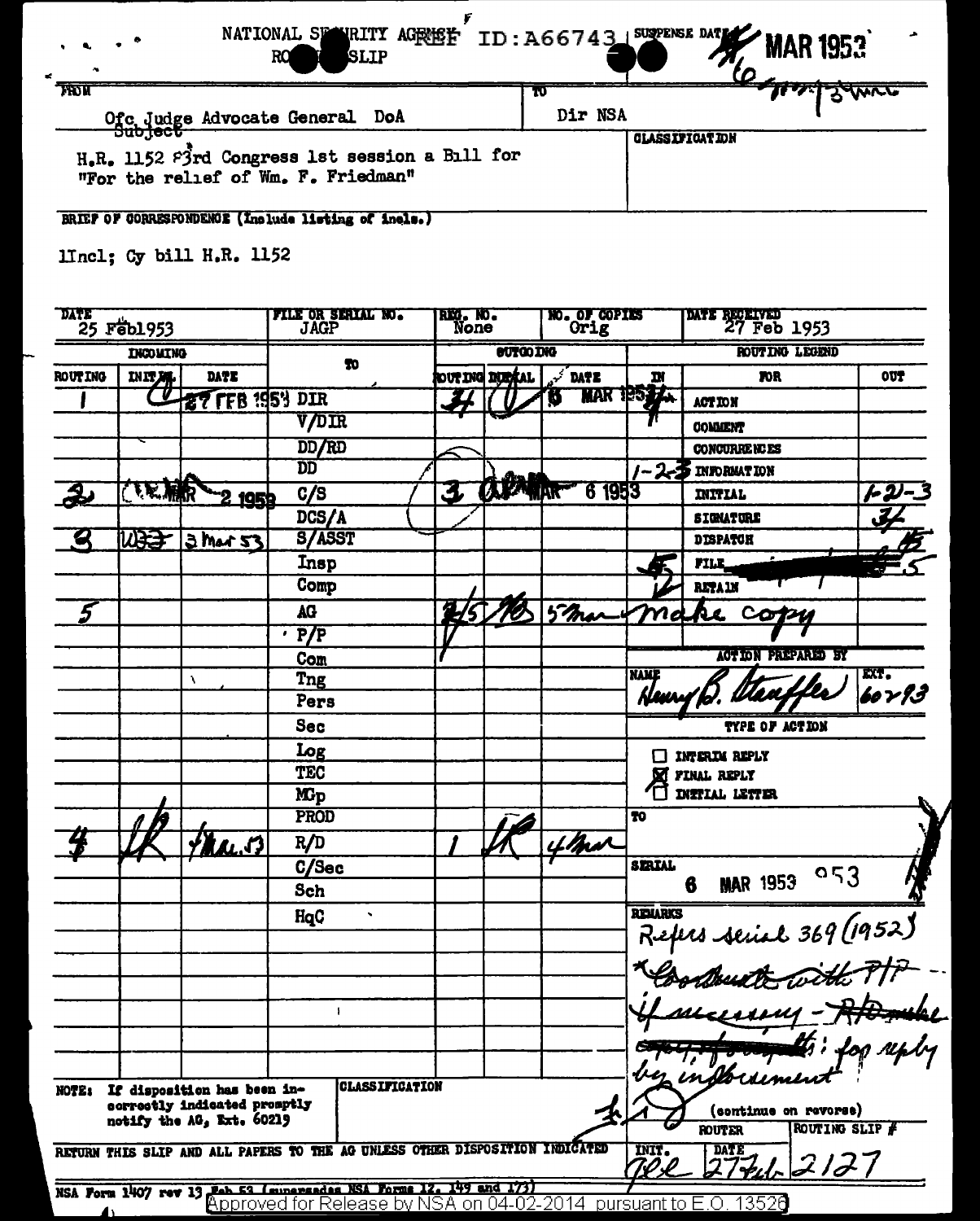## DEPARTMENT OF THE ARMY Office of the Judge Advocate General Washington 25, D. C.

**REF ID:A66743** 

**JAGP** 

Feb 25 1953

H. R. 1152, 83rd Congress, 1st Session, a Bill "For the SUBJECT: Relief of William F. Friedman"

 $\mathbf{m}$ :

Director, National Security Agency Washington 25, D. C. ATTN: 3024

1. Reference is made to letter from this office to your agency dated 2C December 1951 and reply indorsement therato dated 29 February 1952 with reference to H. R. 5728, 82nd Congress, ist Session, and S. 2283, 82nd Congress, 1st Session, both for the relief of billiam  $k$ . Friedman.

2. By letter dated 30 January 1953 the Honorable Chancey W. Reed, Chairman of the House Committee on the Judiciary, has requested a report from the Secretary of the Army on subject bill, H. R. 1152 (copy herewith). Since the bill is in all respects similar to those introduced in the 82nd Congress, for which the report to the House Committee from the Secretary of the Army was delayed by a request for further information from the Bureau of the Budget, it id morely desired to receive from you a confirmation of your previous opinion as expressed in your indorsament of 29 February 1952 (Serial 369), or if your views have changed, an expression of your new vicus together with the reasons therefor.

3. In order to bring our records up to date, Mr. Friedman's current employment title and his salary should be included in your reply, together with dates of changes, if any.

4. In view of the desirability of prompt action your reply hereto should be furnished at the earliest practicable date.

FOR THE JUDGE ADVOCATE GENERAL:

/s/George F. Westerman GEOROE F. WESTERMAN Major, JAGC

 $L$   $ZAC1$  : Cy bill H.R. 1152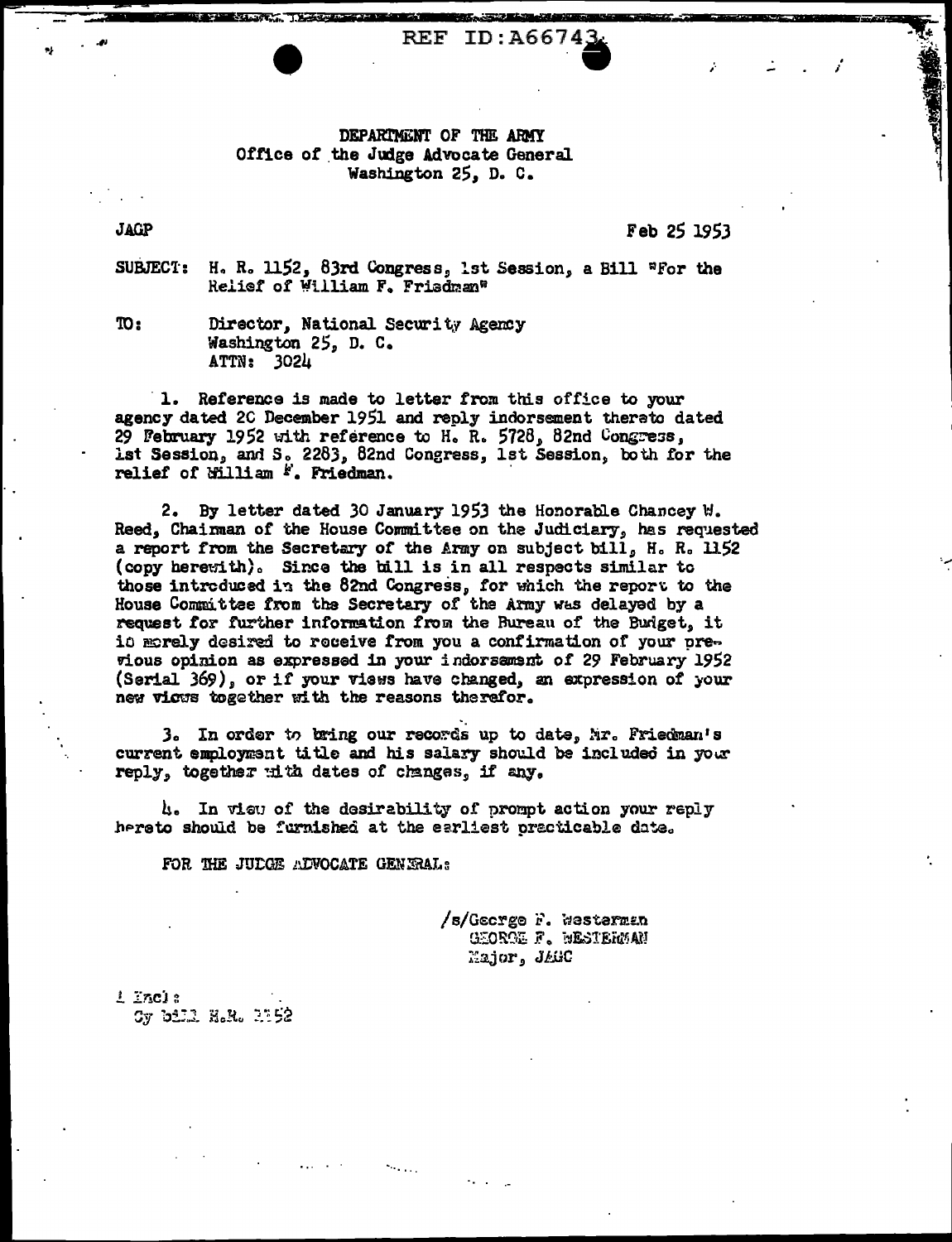${\rm E}({\rm E}({\rm D}^*)\cup{\rm D}({\rm D}^*)\otimes{\rm E}({\rm E}({\rm D}^*)\otimes{\rm D}({\rm D}^*){\rm D})$ 

×



## A BILL

For the relief of William F. Friedman.

----

 $\mathbf{r}$ 

 $\mathcal{A}$ 

 $\sim$   $^{\circ}$ 

By Mr. POUTHON

**JANUARY 6, 1958** Referred to the Committee on the Judiciary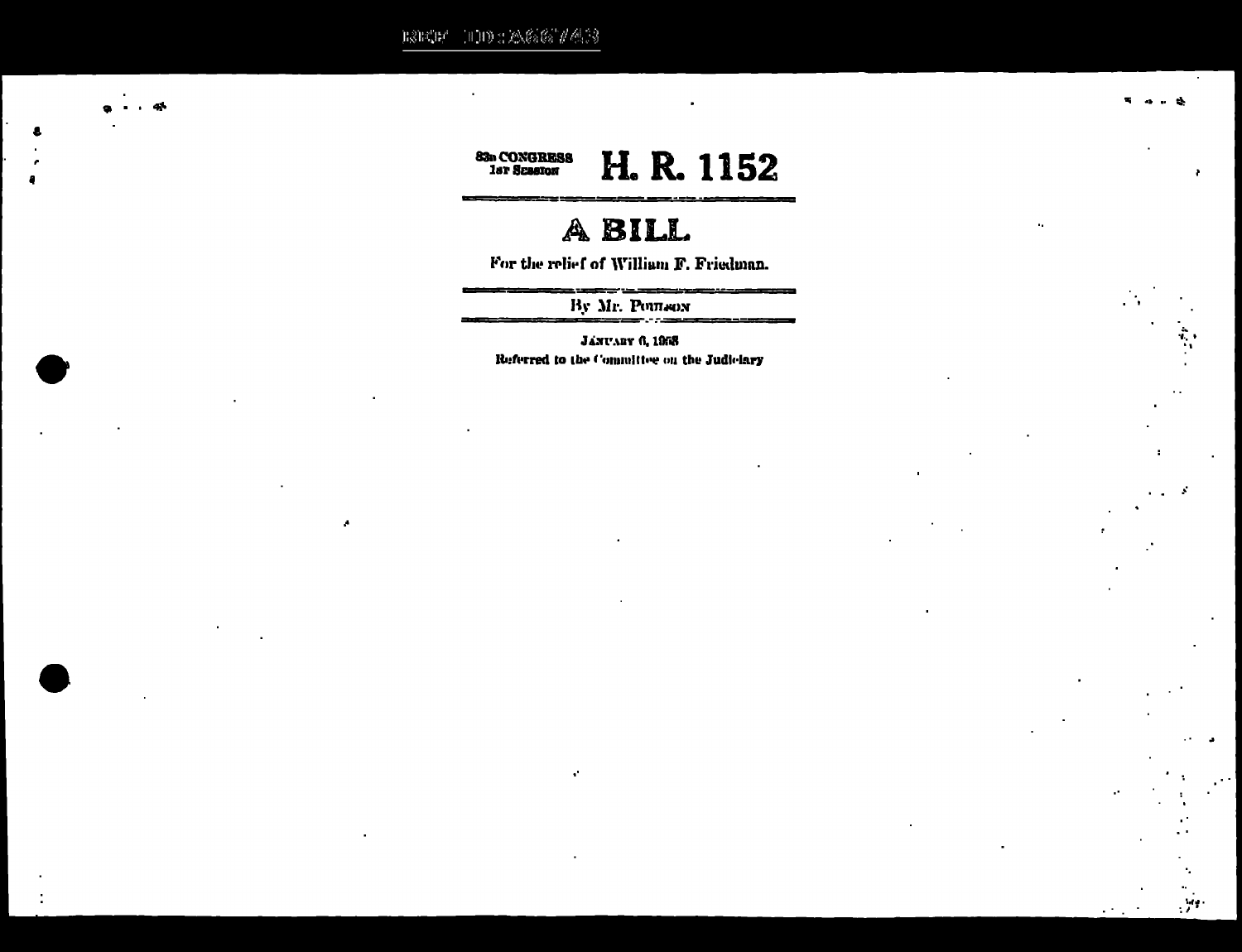## **88p CONGRESS** I. R. 1152 **1st Seasion**

## IN THE HOUSE OF REPRESENTATIVES

**JANUARY 6, 1953** 

Mr. Poursox introduced the following bill; which was referred to the Committee on the Judiciary



For the relief of William F. Friedman.

Be it enacted by the Senate and House of Representa- $\mathbf{I}$ tives of the United States of America in Congress assembled,  $\overline{2}$ That the Secretary of the Treasury be, and he is hereby, 3 authorized and directed to pay, to William F. Friedman, out 4 of any money in the Treasury not otherwise appropriated, 5 the sum of \$100,000, in full settlement for all rights in 6 respect of his inventions in connection with military, naval, 7 and air communications facilities, which are now or at any 8 9 time have been placed in secrecy status by the War Department or the Department of Defense, including but not limited 10 to all rights with respect to his inventions covered by Patent 11  $\mathbf{m}$